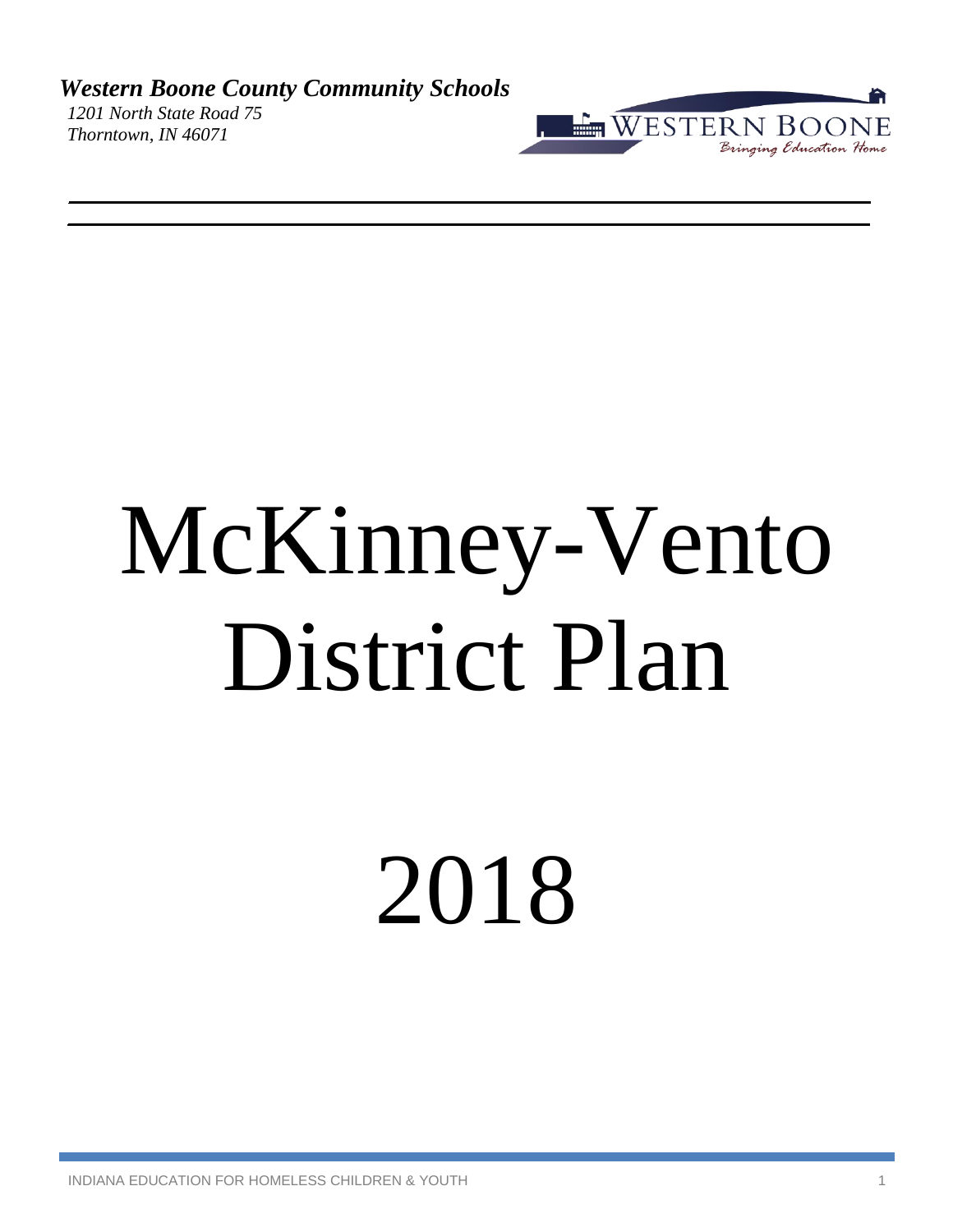# **Table of Contents**

| <b>Overview/General Information</b><br>Section 1:                                                     | $3 - 4$         |  |  |  |
|-------------------------------------------------------------------------------------------------------|-----------------|--|--|--|
| ➤<br>McKinney-Vento Homeless Assistance Act                                                           |                 |  |  |  |
| <b>Definition of Homelessness</b><br>➤                                                                |                 |  |  |  |
| <b>Residency and Educational Rights</b><br>➤                                                          |                 |  |  |  |
| Procedures for the Dissemination of Educational Rights<br>➤                                           |                 |  |  |  |
|                                                                                                       |                 |  |  |  |
| Section 2:<br><b>Identification and Eligibility</b>                                                   | 4               |  |  |  |
| Title I Services and Funding<br>➤                                                                     |                 |  |  |  |
| <b>School Selection</b><br>➤                                                                          |                 |  |  |  |
| Procedures to Identify and Verify Eligibility of McKinney-Vento Students<br>➤                         |                 |  |  |  |
|                                                                                                       |                 |  |  |  |
| <b>Services and Standards</b><br>Section 3:                                                           | 5               |  |  |  |
| Transportation<br>➤                                                                                   |                 |  |  |  |
| <b>Food Services</b><br>➤                                                                             |                 |  |  |  |
| <b>Textbooks and Technology</b><br>➤                                                                  |                 |  |  |  |
| Academic<br>➤                                                                                         |                 |  |  |  |
|                                                                                                       |                 |  |  |  |
| <b>Enrollment</b><br><b>Section 4:</b>                                                                | 6               |  |  |  |
| <b>Enrollment Procedures</b><br>➤                                                                     |                 |  |  |  |
| Immediate Enrollment of Students<br>$\bigcirc$<br><b>Enrollment of Unaccompanied Youth</b><br>$\circ$ |                 |  |  |  |
| <b>Appeal and Dispute Processes</b><br>➤                                                              |                 |  |  |  |
|                                                                                                       |                 |  |  |  |
| <b>Professional Development</b><br><b>Section 5:</b>                                                  | 7-8             |  |  |  |
| McKinney-Vento Professional Development Opportunities<br>➤                                            |                 |  |  |  |
| <b>District Website</b><br>➤                                                                          |                 |  |  |  |
|                                                                                                       |                 |  |  |  |
| Section 6:<br><b>Educational Staffing and Support</b>                                                 | $8 - 9$         |  |  |  |
| District Liaison's Roles and Responsibilities<br>➤                                                    |                 |  |  |  |
| Building Level Liaison's Role and Responsibilities<br>➤                                               |                 |  |  |  |
|                                                                                                       |                 |  |  |  |
| Appendix A: McKinney-Vento Residency Questionnaireand Form<br>Appendix B: Notice of Right to Appeal   | $10 - 11$<br>12 |  |  |  |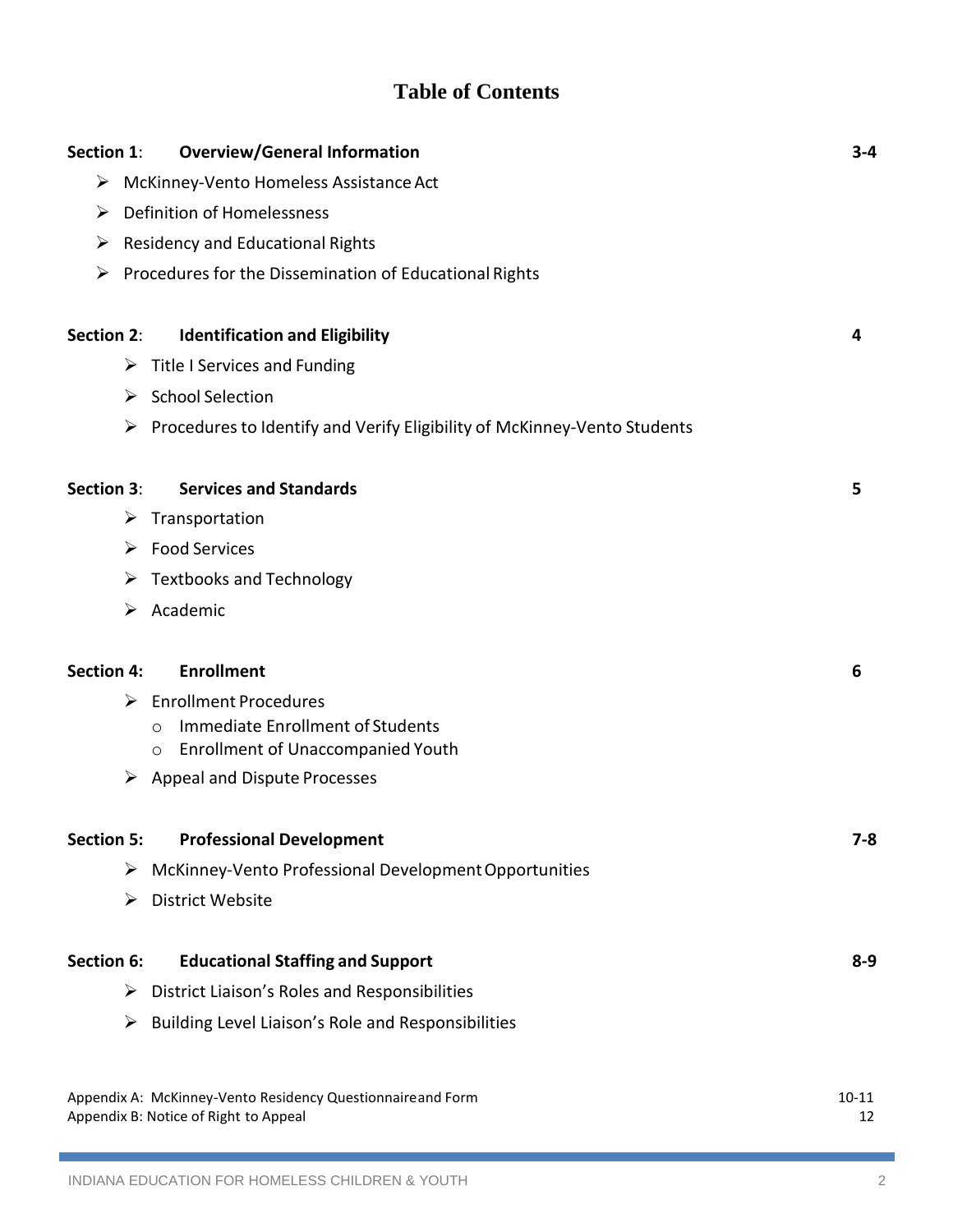# **SECTION 1: OVERVIEW/GENERAL INFORMATION:**

# **McKinney-Vento Homeless Assistance Act:**

The Education for Homeless Children and Youth (EHCY) program is authorized under Title VII-B of the McKinney-Vento Homeless Assistance Act (42 U.S.C. 11431 et seq.) (McKinney-Vento Act). The McKinney-Vento Act was originally authorized in 1987 and most recently re-authorized in December 10th, 2016 by the Every Student Succeeds Act (ESSA).The McKinney-Vento Act is designed to address the challenges that homeless children and youths have faced in enrolling, attending, and succeeding in school.

Under the McKinney-Vento Act, State educational agencies (SEAs) must ensure that each homeless child and youth has equal access to the same free, appropriate public education, including a public preschool education, as other children and youths. Homeless children and youths must have access to the educational and related services that they need to enable them to meet the same challenging State academic standards to which all students are held. In addition, homeless students may not be separated from the mainstream school environment. SEAs and local educational agencies (LEAs) are required to review and undertake steps to revise laws, regulations, practices, or policies that may act as barriers to the identification, enrollment, attendance, or success in school of homeless children andyouths.

# **Definition of Homeless (McKinney-Vento Act Sec. 725(2); 42 U.S.C 11435(2)):**

Children who lack a fixed, regular, and adequate night time residence:

- $\checkmark$  "Double up" Sharing the housing of others due to the loss of housing, economic hardship, or similar reasons.
- ✓ Living in motels, hotels, trailer parks, camping grounds, due to lack of adequate alternative accommodations.
- ✓ Living in emergency or transitional shelters.
- $\checkmark$  Living in a public or private place not designed for humans to live.
- $\checkmark$  Migratory children living in above circumstances
- ✓ Living in cars, parks, abandoned buildings, substandard housing, bus or train stations, or similar settings
- ✓ Unaccompanied Youth Children or youth who meets the definition of homeless and not in the physical custody of a parent or guardian

# **Residency and Educational Rights:**

Students who are in temporary, inadequate and homeless living situations have the following rights in Western Boone Schools:

- $\checkmark$  Immediate enrollment in the school they last attended or the school in whose attendance area they are currently staying even if they do not have all of the documents normally required at the time of enrollment;
- $\checkmark$  Access to free meals and textbooks, Title I and other educational programs and other comparable services including transportation;
- ✓ Attendance in the same classes and activities that students in other living situations also participate in without fear of being separated or treated differently due to their housing situations.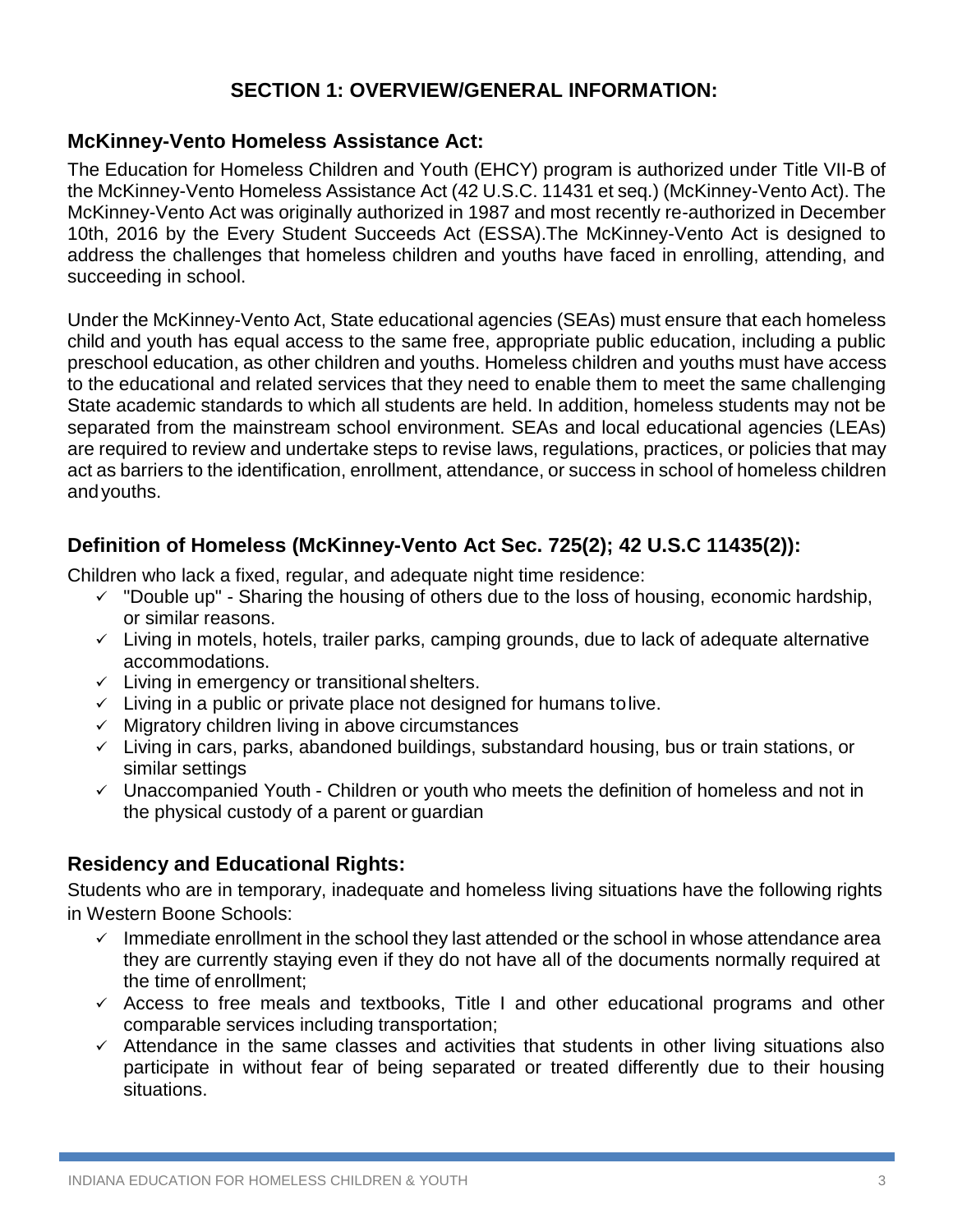# **Procedures for the Dissemination of Educational Rights:**

All schools within the **Western Boone County Community School Corporation** shall ensure that public notice of the educational rights of students and families in homeless situations is disseminated where children and youth receive services under the McKinney-Vento Act. Posters will be posted in all school buildings, local shelters, local hotels, the local post office building, local library, and local food banks.

# **SECTION 2: IDENTIFICATION AND ELIGIBILITY**

# **Title 1 Services and Funding:**

In **Western Boone Schools**, all children and youth who qualify for McKinney-Vento services are automatically eligible for Title I, Part A services, whether or not they attend a Title I, Part A school or meet the academic standards required of other students for eligibility (Title I of the Elementary and Secondary Education Act, Sec. 1115(b)(2)(E); 20 U.S.C. 6315(b)(2)(E)). This automatic eligibility acknowledges that the experience of homelessness puts children and youth at significant risk of academic failure, regardless of their previous academic standing. Additionally, children and youth who qualify for McKinney-Vento services who are doing well academically are entitled to receive additional non-instructional education related support services needed to succeed in school.

### **School Selection:**

**Western Boone Schools** will keep students in homeless situations in their school of origin defined as the school attended when permanently housed or the school in which they were last enrolled, unless it is against the parent or guardian's wishes or unless it is determined to be in the student's best educational interest. Students and youth who qualify for McKinney-Vento Services are eligible to remain in their school of origin for the entire duration in which they are homeless and until the end of any academic year in which they move into permanent housing. Students and youth who qualify for McKinney-Vento Services may also choose to enroll in any public school that students living in the same attendance area are eligible to attend.

# **Procedures to Identify and Verify Eligibility of McKinney-Vento Students:**

Every current, returning, and new student in the **Western Boone Schools** will complete online enrollment via the district's School Management System known as Harmony. One of the forms to be completed online is the McKinney-Vento Residency Questionnaire and Form (Appendix A). This form be utilized to determine if the student is facing a homeless situation. Follow-up contact to verify the information provided on the Residency Questionnaire will be conducted within 5 days of the completion of online enrollment by either the district or a building level McKinney-Vento liaison.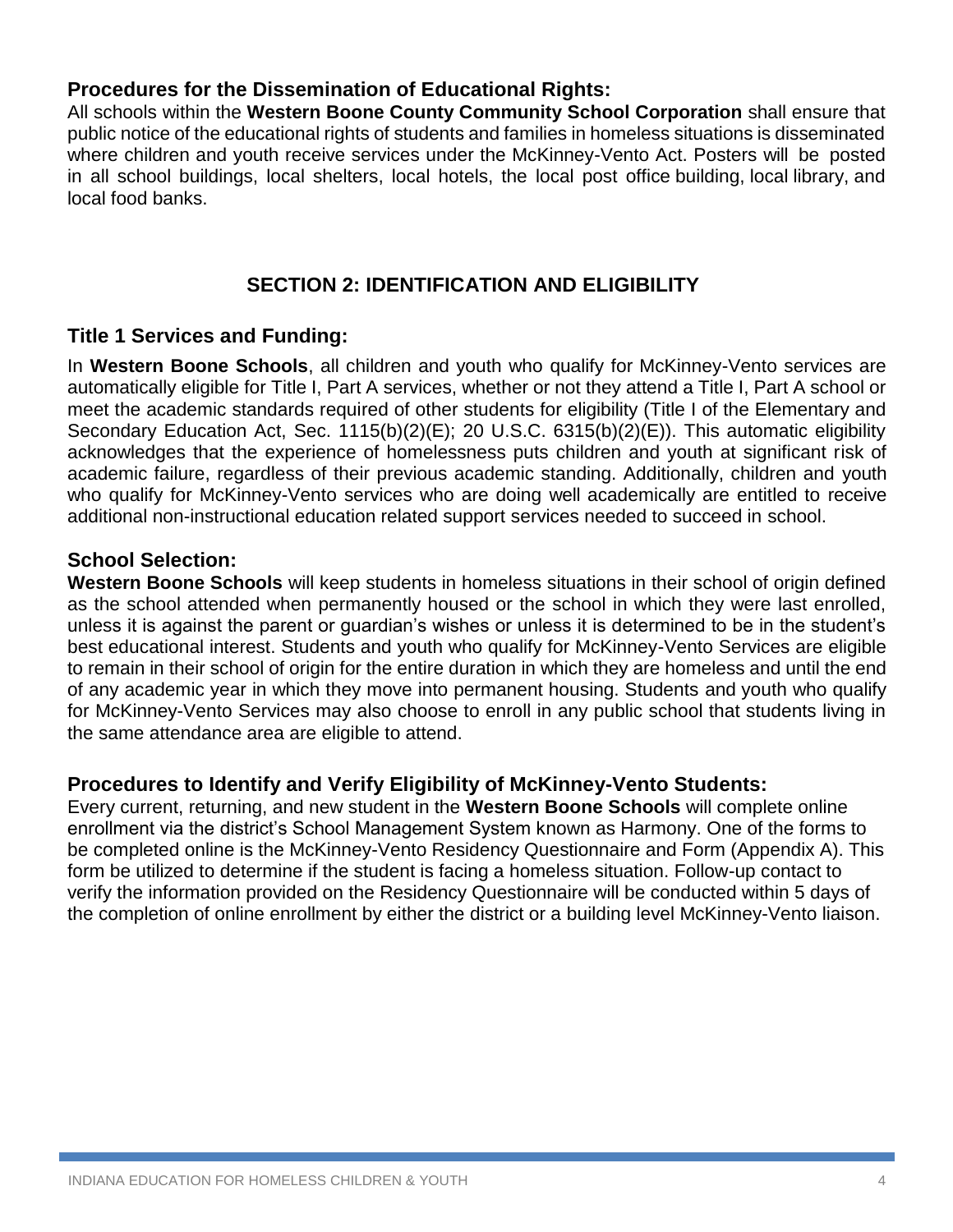# **SECTION 3: SERVICES AND STANDARDS**

### **Transportation:**

Each **Western Boone CCSC** child or youth facing a McKinney-Vento situation shall be provided services comparable to services offered to other students in the school selected including transportation services.

**Western Boone CCSC** will provide students and youth who qualify for McKinney-Vento Services with transportation to and from their school of origin, at a parent or guardian's request. For unaccompanied youth, **Western Boone CCSC** will provide transportation to and from the school of origin at the request of the District McKinney-Vento Liaison. If the student's temporary residence and the school of origin are in the same district, **Western Boone CCSC** will provide and/or arrange transportation to and from school. If the student is living outside of **Western Boone CCSC** district boundaries, **Western Boone CCSC** will assume the responsibility and cost of providing transportation to and from school.

Students and youth who qualify for McKinney-Vento Services are eligible to receive these transportation services for the entire duration in which they are homeless.

*\*\*\*"School of Origin" is defined as the school that the child or youth attended when permanently housed or the school in which the child or youth was last enrolled.\*\*\**

### **Food Services:**

Each **Western Boone CCSC** child or youth facing a McKinney-Vento situation shall be provided services comparable to services offered to other students in the school selected including school nutrition programs. Students and youth who qualify for McKinney-Vento Services are eligible to receive free breakfast and lunch as offered by each school for the entire duration in which they are homeless.

# **Textbooks and Technology:**

Each **Western Boone CCSC** child or youth facing a McKinney-Vento situation shall be provided services comparable to services offered to other students in the school selected including access to instructional materials, assessments, and technology. Students and youth who qualify for McKinney-Vento Services are eligible to receive free textbooks and technology fees as offered by each school for the entire duration in which they are homeless.

### **Academic Services & Standards:**

Each **Western Boone CCSC** child or youth facing a McKinney-Vento situation shall be provided services comparable to services offered to other students in the school selected including educational services for which the child or youth meet the eligibility criteria (Title I services, preschool, educational programs for children with disabilities or for students with limited English proficiency), programs in vocational and technical education, and programs for gifted and talented students as available.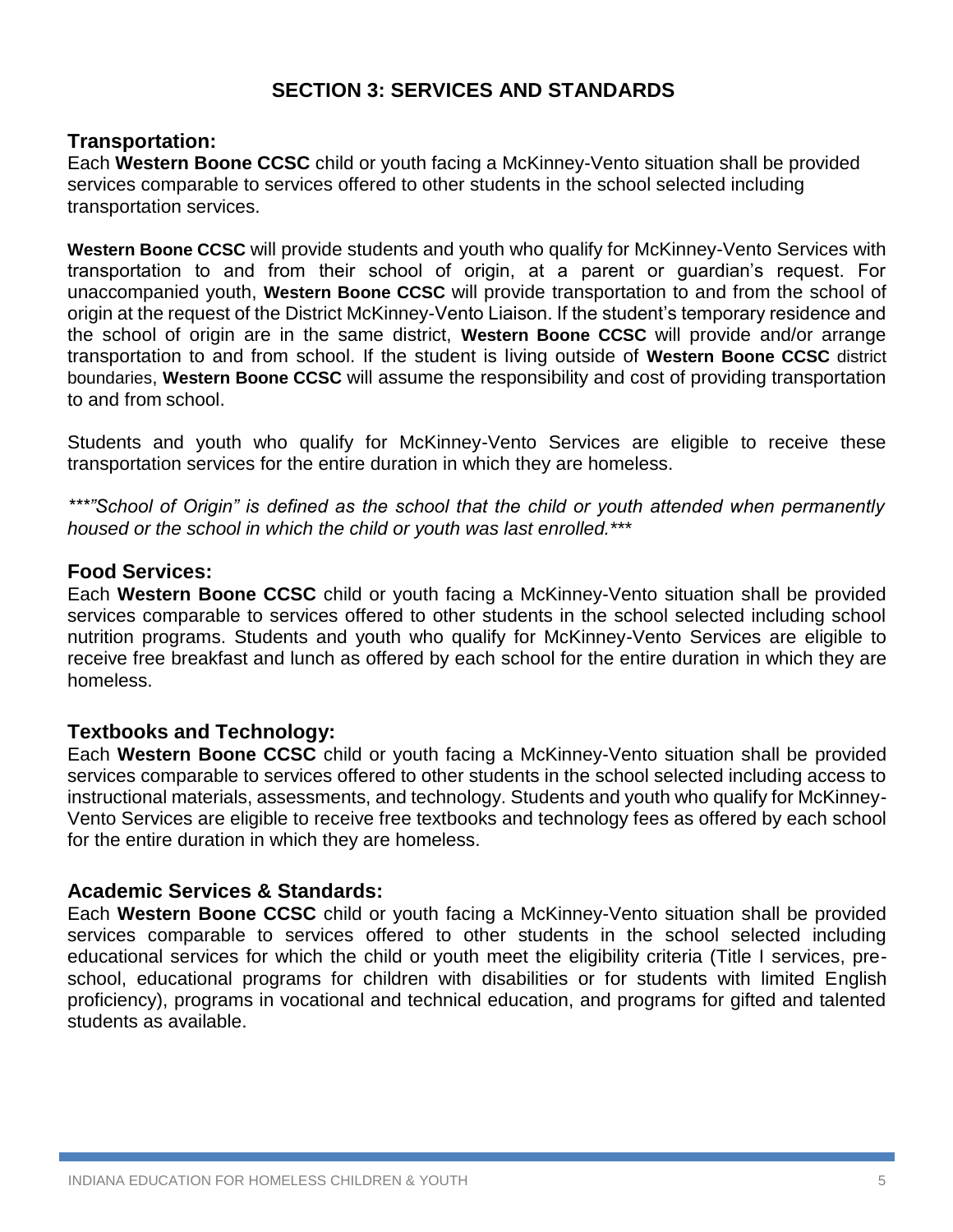# **SECTION 4: ENROLLMENT**

# **Enrollment Procedures:**

Any child or youth who claims to be homeless will be immediately enrolled in **Western Boone CCSC** even if they do not have required documents such as:

- ✓ school records
- $\checkmark$  medical records
- $\checkmark$  proof of residency
- $\checkmark$  Guardianship papers or other documents.

Enrolling schools must obtain school records from the previous school, and students must be enrolled in school while records are obtained.

The McKinney-Vento District Liaison will assist unaccompanied youth in choosing and enrolling in a school after considering the youth's wishes, informing the youth of their rights to transportation and assisting the youth in accessing transportation, and informing the youth of their right to appeal school or school district decisions. The McKinney-Vento District Liaison must ensure that unaccompanied youth are immediately enrolled in school pending resolution of disputes that may arise over school enrollment or placement.

Unaccompanied youth have the right to:

- Remain in their school of origin
- Transportation to and from the school of origin
- Immediately enroll in a new school serving the area in which they are currently living even if they don't have typically required documents (e.g. proof ofguardianship)
- Equal access to programs and services such as gifted and talented education, special education, vocational education, and English Language Learner services.

**Western Boone Schools** shall remove any /all barriers to the enrollment and retention of children and youth in homeless situations. Students in homeless situations shall be free from segregation, isolation, and stigmatization.

*\*\*\*The term "enroll" is defined as attending classes and participating fully in school activities.\*\*\**

*\*\*\*"School of Origin" is defined as the school that the child or youth attended when permanently housed or the school in which the child or youth was last enrolled.\*\*\**

# **Appeal and Dispute Processes:**

If a dispute arises over school selection or enrollment in a school, the child or youth shall be immediately admitted to the school in which enrollment is sought, pending resolution of the dispute. The child, youth parent, or guardian shall be referred to the McKinney-Vento District Level Team, who shall carry out the dispute resolution process as expeditiously as possible in accordance with the enrollment disputes section of the McKinney-Vento Act asfollows.

- Work with the McKinney-Vento District and Building Level Liaisons to ensure that enrollment disputes are mediated in accordance with the enrollment disputes section of the McKinney-Vento Act as follows:
	- I. the child or youth shall be immediately admitted to the school in which enrollment is sought, pending resolution of the dispute;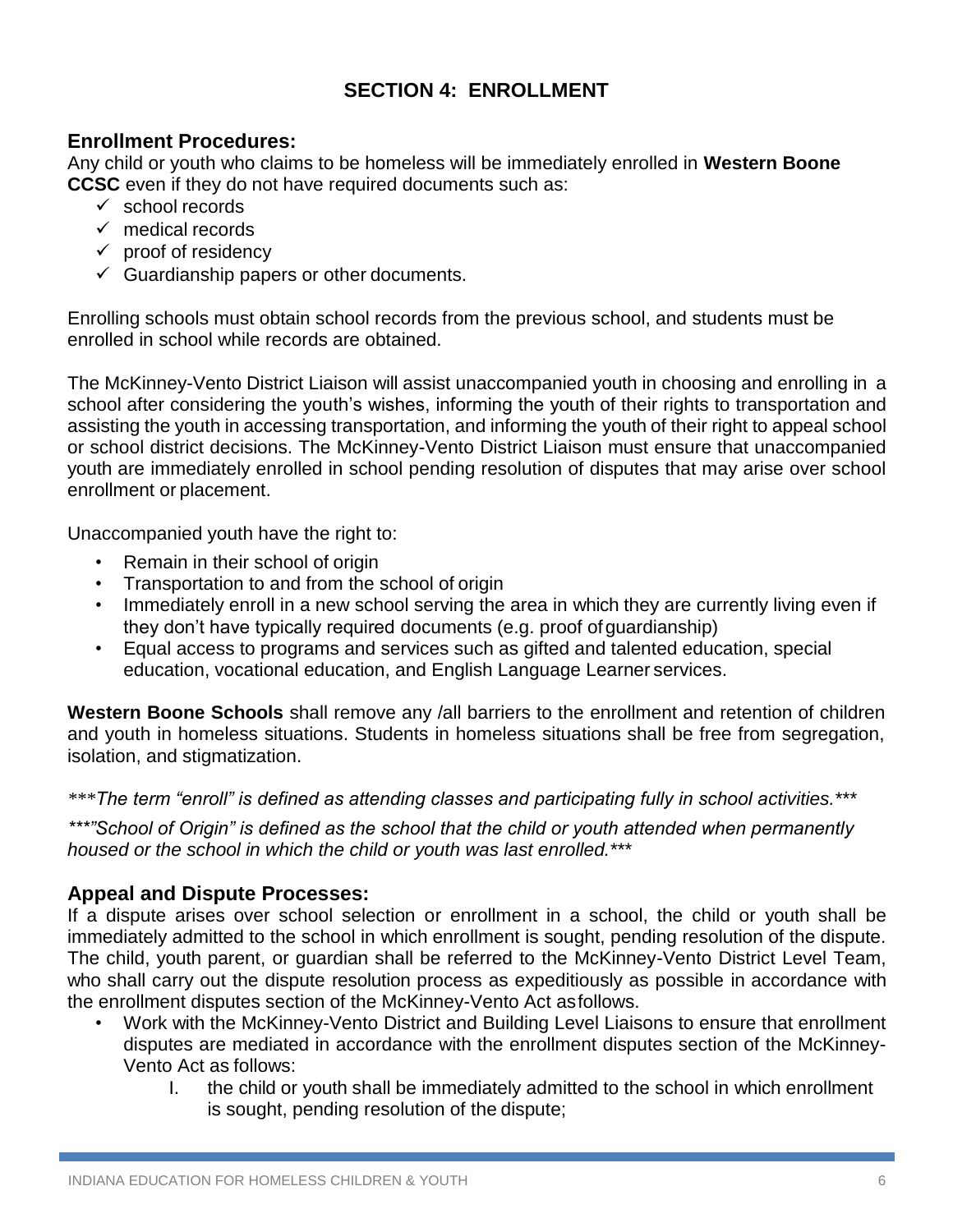- II. the parent or guardian of the child or youth shall be provided with a written explanation of the school's decision regarding school selection or enrollment, including the rights of the parent, guardian, or youth to appeal
- III. the child, youth, parent, or guardian shall be referred to the McKinney-Vento District Liason, who shall carry out the Dispute resolution process as expeditiously as possible after receiving notice of the dispute;and
- IV. in the case of an unaccompanied youth, the McKinney-Vento District Liaison shall ensure that the youth is immediately enrolled in school pending resolution of the dispute.

If a dispute arises over qualification for McKinney-Vento services, the child or youth shall receive all McKinney-Vento rights and services provided by **Western Boone CCSC**, pending resolution of the dispute. The child, youth parent, or guardian shall be referred to the McKinney-Vento District Liaison, who shall carry out the dispute resolution process as expeditiously as possible in accordance with the McKinney-Vento Act as follows.

- Work with the McKinney-Vento Building Level Liaisons to ensure that enrollment disputes are mediated in accordance with the enrollment disputes section of the McKinney- Vento Act as follows:
	- V. the child or youth shall receive all McKinney-Vento rights and services, pending resolution of the dispute;
	- VI. the parent or guardian of the child or youth shall be provided with a written explanation of the school's decision regarding school selection or enrollment, including the rights of the parent, guardian, or youth to appeal (Appendix B)
	- VII. the child, youth, parent, or guardian shall be referred to the McKinney-Vento District Level Team, who shall carry out the Dispute resolution process as expeditiously as possible after receiving notice of the dispute;and
	- VIII. in the case of an unaccompanied youth, the McKinney-Vento District Liaison shall ensure that the youth receives all McKinney-Vento rights and services pending resolution of the dispute.

# **SECTION 5: PROFESSIONAL DEVELOPMENT**

# **McKinney-Vento Professional Development Opportunities:**

Professional development for the McKinney-Vento Homeless Assistance Act may be provided to members of **Western Boone CCSC** Schools via the following ways:

- Safe Schools Portal
- Quarterly McKinney-Vento District Level Team Meetings
- Annual Professional Development sessions at each school building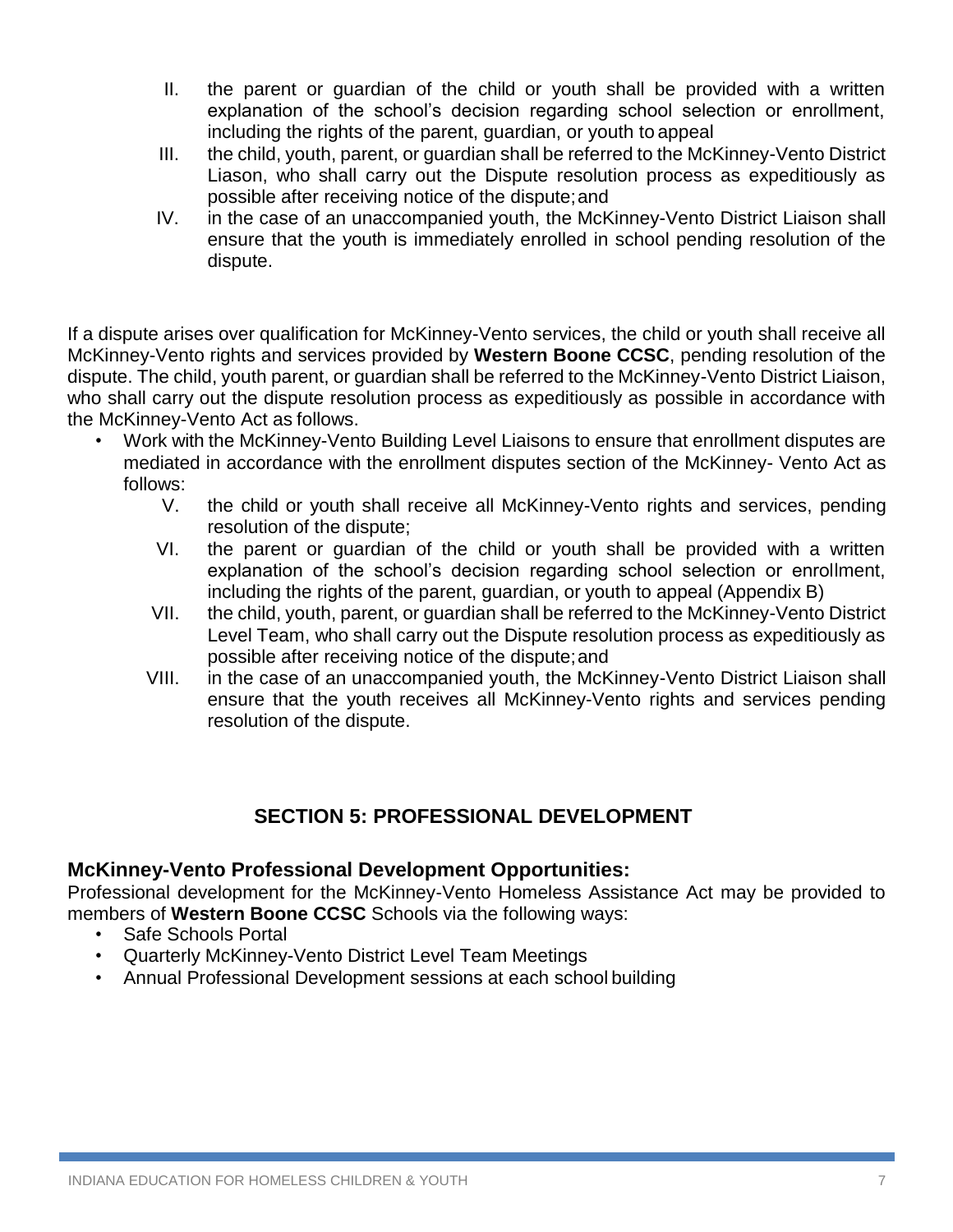# **District Website:**

The **Western Boone CCSC** Website will include a page that will be used to communicate McKinney-Vento information with students, parents, staff, and community members. Information on the **Western Boone CCSC** Schools' Website will include:

- Contact information for the McKinney-Vento District Liaison
- Contact information for the McKinney-Vento Building Level Liaisons
- Notice of Rights for McKinney-Vento Families
- Dispute Resolution Documents
- Link to McKinney-Vento Resources

# **SECTION 6: EDUCATIONAL STAFFING AND SUPPORT**

# **McKinney-Vento District Liaison's Roles and Responsibilities:**

The Curriculum Director for **Western Boone CCSC** serves as the District McKinney-Vento Liaison and will:

- Ensure that procedures are established and followed across the school district and provide each child or youth who qualifies for McKinney-Vento Services with a free and appropriate education.
- Work collaboratively with transportation and food services personnel to coordinate appropriate services for any child or youth who qualifies for McKinney-Vento Services.
- Disseminate critical information concerning the rights of students in homeless situations to all schools.
- Post information regarding the availability of school programs and services for students facing homeless situations in school buildings, local shelters, local hotels, the local post office building, local library, and local food banks.
- Maintain a McKinney-Vento District Liaison Log to document the McKinney-Vento process for each child and youth who qualifies for McKinney-Vento services.
- Plan and facilitate professional development regarding the McKinney-Vento Homeless Assistance Act to all staff responsible for identifying and working with students facing homeless situations.
- Work with building level staff and administration to facilitate success of the McKinney-Vento program and each student facing a homeless situation.
- Meet with community agencies and volunteers to share resources and information and to evaluate impact of services.
- Monitor all district data collection and reporting requirements on each child and youth who qualifies for McKinney-Vento services.
- Attend state level professional development opportunities.

# **McKinney-Vento District Liaison:**

- **Name: Tricia Reed**
- **[Email:](mailto:mstory@bgcs.k12.in.us) Tricia.Reed@webo.k12.in.us**
- Phone: 765.482.6333

# **McKinney-Vento Building Level Liaison's Roles and Responsibilities:**

Each school in **Western Boone CCSC** will identify one staff member (social worker, counselor, administrator, etc.) who will serve as a representation on the McKinney- Vento District Level Team and will: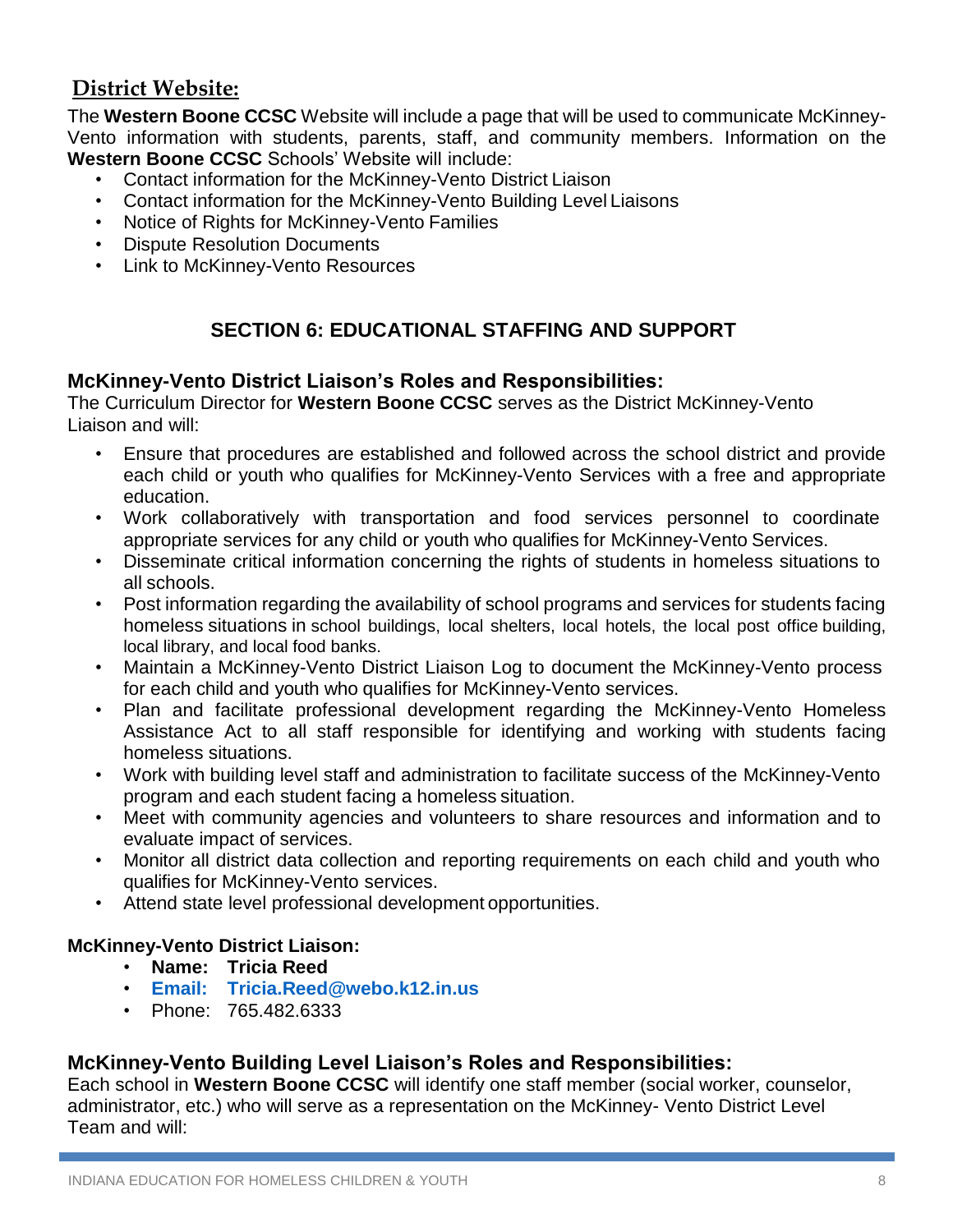- Identify students that may be facing homeless situations.
- Monitor school attendance.
- Facilitate training at the building level.
- Ensure that building level procedures are established and followed to provide each child and youth who qualifies for McKinney-Vento services with a free and appropriate education.
- Post public notice of the educational rights of students in homeless situations at the school.
- Make sure parents feel welcome and set the tone for further parental involvement.
- Establish a trusting relationship with students and parents.

### **Building Level McKinney-Vento Liaisons for each school are as follows:**

# **Western Boone Jr.-Sr. High School**

Liaison Name: Mr. Brent Miller, Principal Email: Brent.Miller@webo.k12.inus Phone number: 765.482.6143

# **Granville Wells Elementary School**

Liaison Name: Mrs Tricia Stanley, Principal Email: Tricia.Stanley@webo.k12.inus Phone number: 765.485.6311

# **Thorntown Elementary School**

Liaison Name: Mrs. Pam Taylor, Principal Email: Pam.Taylor@webo.k12.inus Phone number: 765.485.2441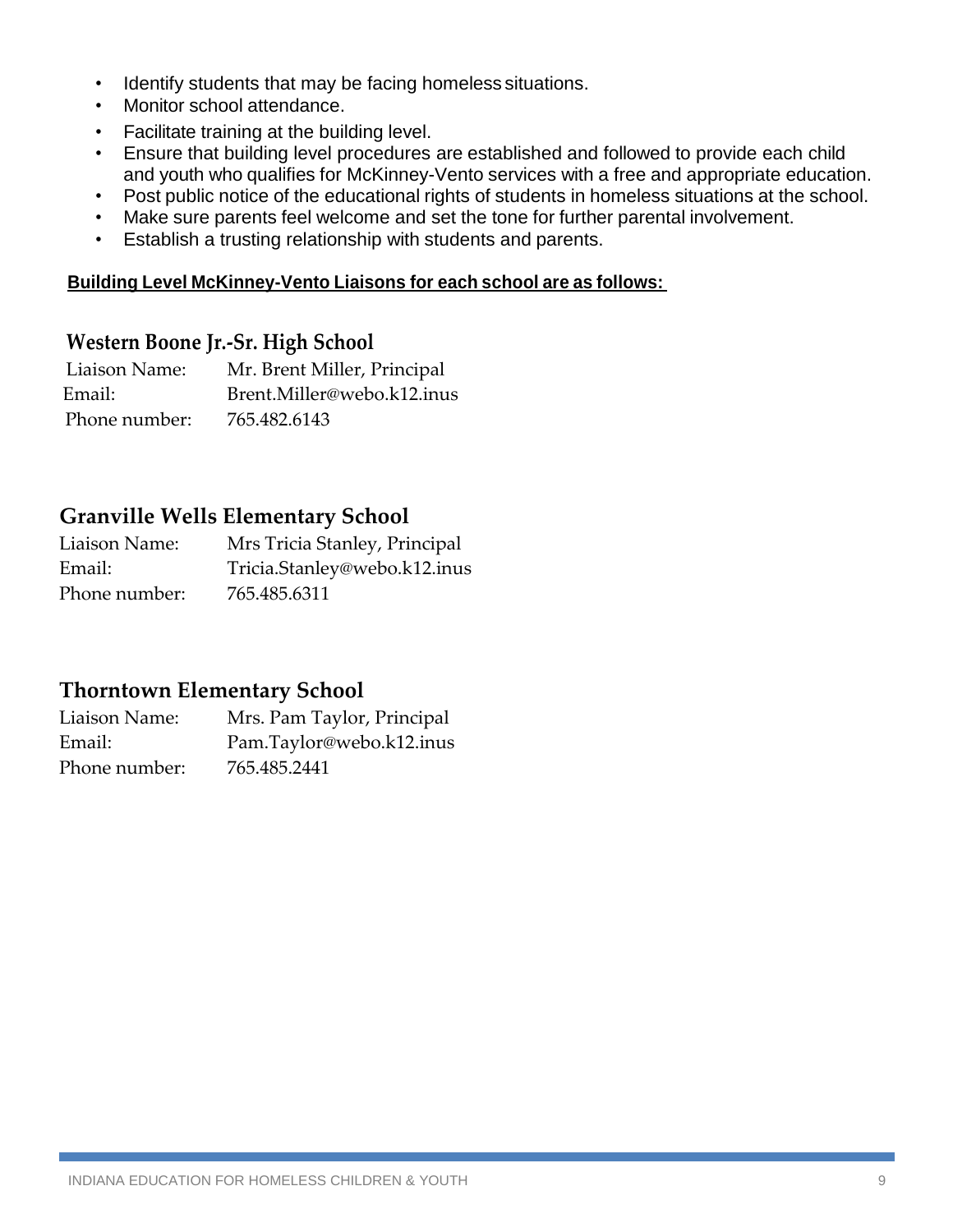# **McKinney-Vento Act Residency & Educational RightsInformation**

# **(Questionnaire must be completed for each student)**

In Indiana over 29,000 children experience homelessness each year. The McKinney-Vento Homeless Assistance Act was created with the goal of ensuring the enrollment, attendance, and success of homeless children and youth inschool.

The McKinney-Vento Act provides certain rights for homeless students. This includes waiving certain requirements such as proof of residency when students are enrolling and allowing eligibility for certain services, such as free textbooks.

When families and students find themselves in transition due to their housing situation, it is important that they know their rights regarding education. If students meet the requirements as stated in the McKinney-Vento Act(42U.S.C11431)(TitleVII, SubtitleB), their rights are as follows:

- $\checkmark$  Studentsmay attend their school of origin or the school where they are temporarily residing.
- $\checkmark$  Students must be provided a written statement of their rights when they enroll and at least two additional times per year.
- $\checkmark$  Students may enroll without school, medical or similar records.
- $\checkmark$  Students have aright to transportation toschool.
- ✓ Students must be provided a statement explaining why they are deniedenrollment orany other services.
- $\checkmark$  Students must receive services, such as transportation, while disputes are being settled.
- ✓ Students are automatically eligible for Title I services. *Educational services for which the homeless student meets eligibility criteria including services provided under Title 1 of the Elementary and Secondary Education Act or similar State or local programs, educational programs for students with limited English proficiency.*

According to the U.S. Department of Education, people living in the following situations are considered homeless:

- $\checkmark$  Doubled up with family or friends due to loss of housing or economic hardship
- $\checkmark$  Living in motels and hotels for lack of other suitable housing
- ✓ Runawayand displacedchildrenandyouth–UnaccompaniedYouth
- $\checkmark$  Homes for unwed or expectant mothers for lack of a place to live
- ✓ Homeless and domestic violence shelters
- $\checkmark$  Transitional housing programs
- $\checkmark$  The streets
- $\times$  Abandoned buildings
- $\checkmark$  Public places not meant for housing
- $\checkmark$  Cars, trailers(does not include mobile homes intended for permanent housing), and campgrounds
- $\checkmark$  Migratory children staying in housing not fit for habitation

Please complete the form on the reverse side of this document and return to your school office. Questions may be directed to your Principal, Social Worker/School Counselor, or: School Corporation Liaison contact information.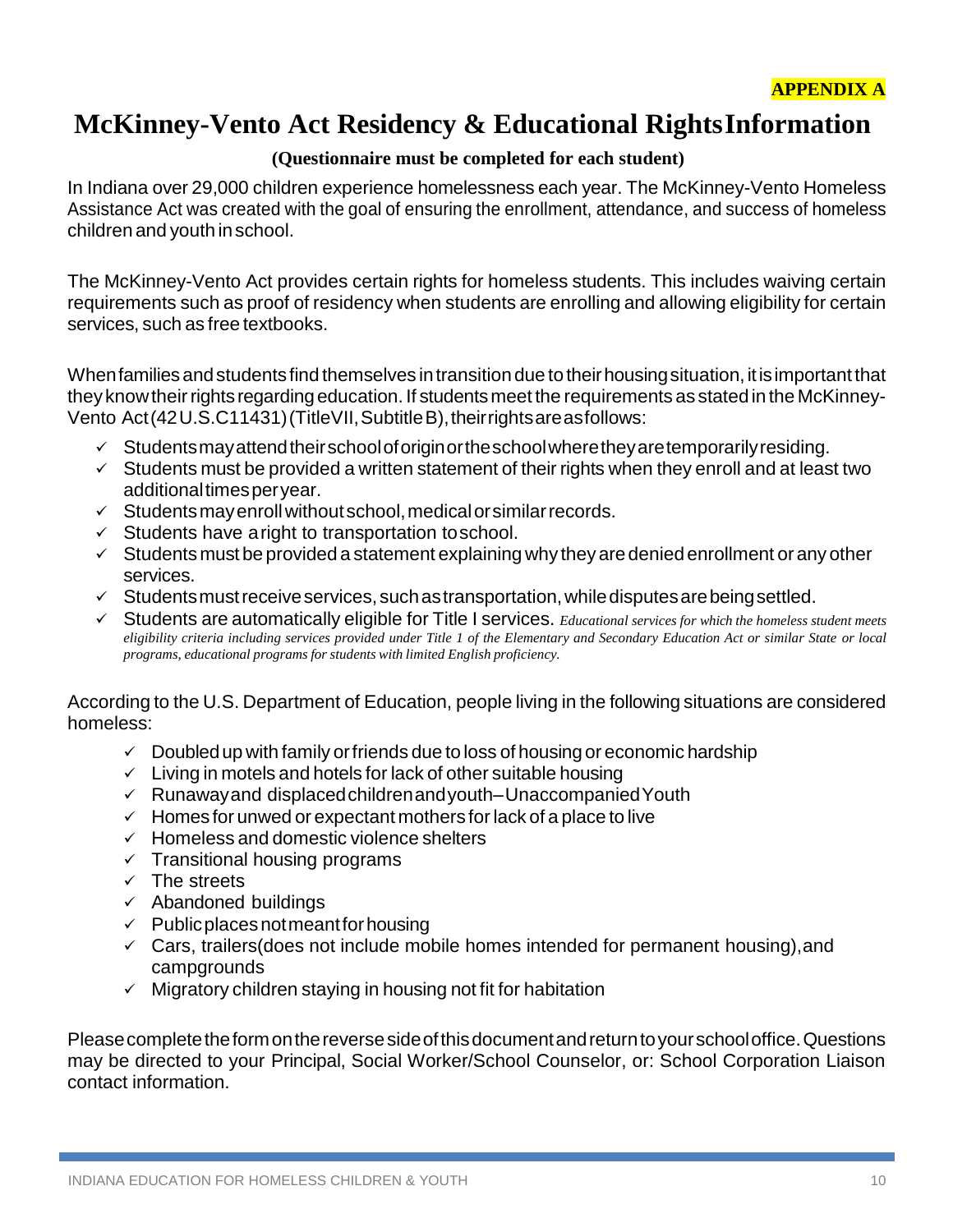### **Western Boone County Community Schools McKinney-Vento Residency Form**

| <b>Student Name</b> | Date of Birth | <b>Grade Level</b> |
|---------------------|---------------|--------------------|
|                     |               |                    |

The McKinney-Vento Homeless Assistance Act defines "homeless" as "individuals who lack a fixed, regular, and adequate nighttime residence." This includes children who "are temporarily sharing the housing of other persons due to the loss of housing or economic hardship."

✓ *Does not apply; student is not homeless*

### **Please check one of the following statements if your family is experiencing temporary homelessness:**

- ✓ *Living in a shelter, including transitional housing shelters. Please provide name of shelter and address*
- ✓ *Living on the streets, abandoned buildings, in cars, trailers, campgrounds, public places, housing not fit for habitation--Please provide information regarding area in which student is living:*
- ✓ *Living in hotels/motels for lack of other suitable housing – Please list name and address of hotel/motel:*
- ✓ *Doubled-up; temporarily living with family or friends due to lack of adequate housing or financial conditions. Please provide address of where student is living:* o *Address:*

### **Please answer the following if you checked one of the four boxes above:**

| How long do you expect to be at this address?    |                                     |  |
|--------------------------------------------------|-------------------------------------|--|
| Are you seekingpermanent housing?                | Date student moved to this address: |  |
| Is a parent living in the home with the student? |                                     |  |
| If no, with whom is student living?              | Relationship:                       |  |

AMcKinney-VentoLiaisonrepresentingthedistrictmaybeincontactwithforclarificationorbustransportation.

We have read the information provided & indicated our living circumstances above specific to the McKinney-Vento Act:

|                  | Parent/Guardian/Unaccompanied Youth Signature | Date             |
|------------------|-----------------------------------------------|------------------|
| Office Use Only: | Does Qualify under McKinney-Vento Act         | Does NOT Qualify |

McKinney-Vento Liaison/AppointeeSignature **Date** Date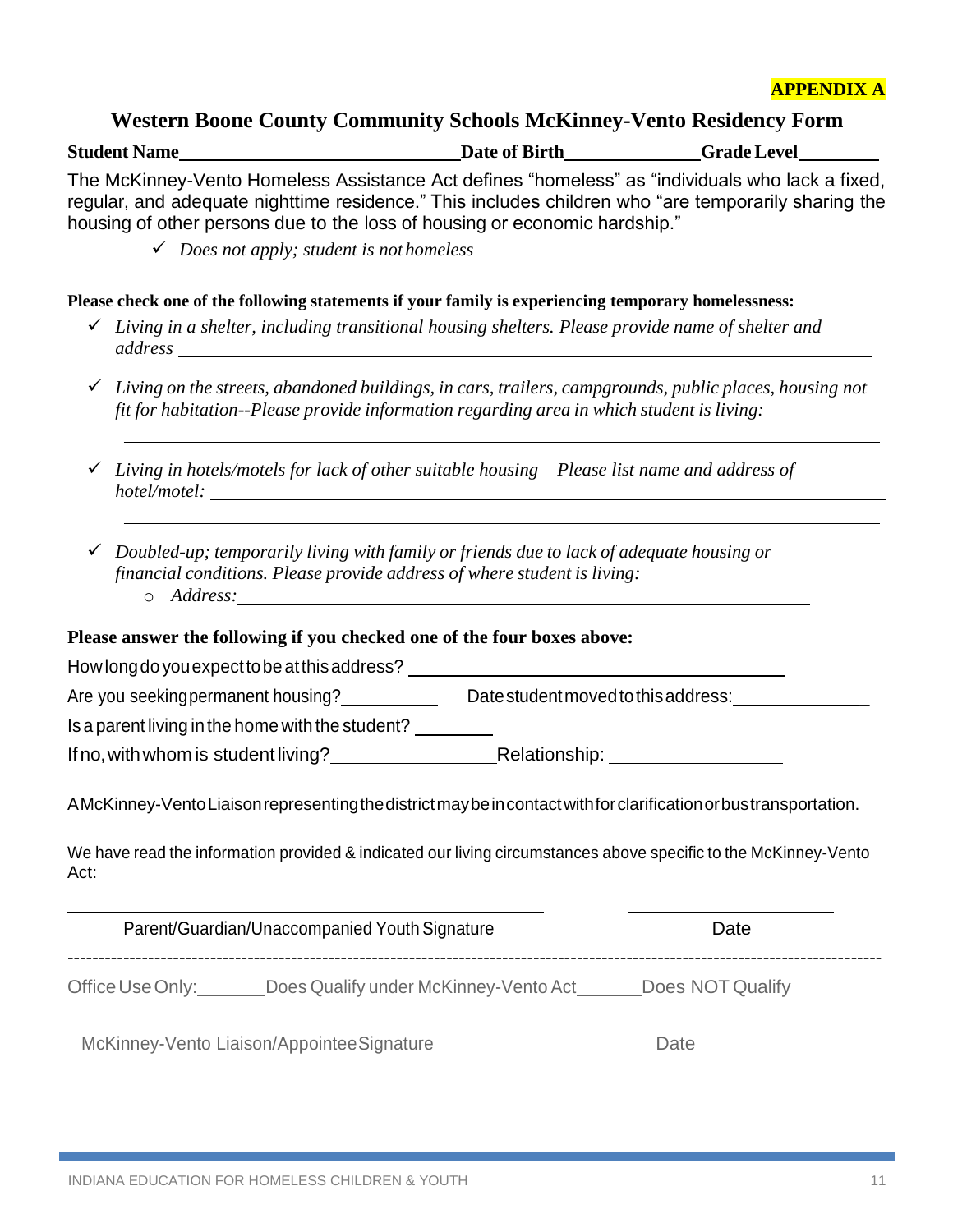### **NOTICE OF RIGHT TOAPPEAL**

### Dear Parent:

Be advised that you have the right to appeal the decisions made by **Western Boone County CSC** regarding your student's eligibility and enrollment under Title X, Part C of the McKinney-Vento Homeless Assistance Act. Students involved in a McKinney-Vento dispute process have the right to enroll immediately in the school of choice pending resolution of the dispute. Immediate enrollment includes full participation in all school activities.

As the district's McKinney-Vento Homeless Education Liaison designee, notification should be made to **Mrs. Tricia Reed** in writing within 10 business days of receipt of this letter if you want to appeal the district's decision outlined above.

Below you will find an appeal form that you can use for this notification. If a resolution cannot be reached at the district-level; as required by Indiana Code 20-26-11-15, the Indiana State Board of Education will hear all appeals on an order expelling a child under IC 20-8.1- 5.1-11 (legal settlement), in addition to all disputes on (A) legal settlement; (B) right to transfer; (C) right to attend school in any school corporation; (D) amount of transfer tuition; and (E) any under matter arising under IC 20-26-11-15 (Transfers and Transfer Tuition).

- A. The party requesting an appeal or resolution of a dispute by the State Board of Education will submit a request in writing to the State Board Liaison at the Indiana Department of Education. State Board Appeal Memo.pdf
- B. The Board shall hold a hearing on the timely written application of the interested party.
- C. The Board shall make its determination under the following procedure:
	- A hearing shall be held on each matter presented.
	- Each interested party, including (where appropriate) the parents, student, transferor corporation, transferee corporation, or the state, shall be given at least ten (10) days notice of the hearing by certified mail or personal delivery. The date of giving the notice is the date of mailing or delivery.
	- Any interested party may appear at the hearing in person or by counsel, present evidence, cross-examine witnesses, and present in writing or orally summary statements of position, and a written or recorded transcript of the hearing shall be made.
	- The hearing may be held by the Indiana State Board of Education or by a hearing examiner appointed by it who must be a state employee. The hearing, at the option of the State Board of Education or hearing examiner, may be held at any place in Indiana.